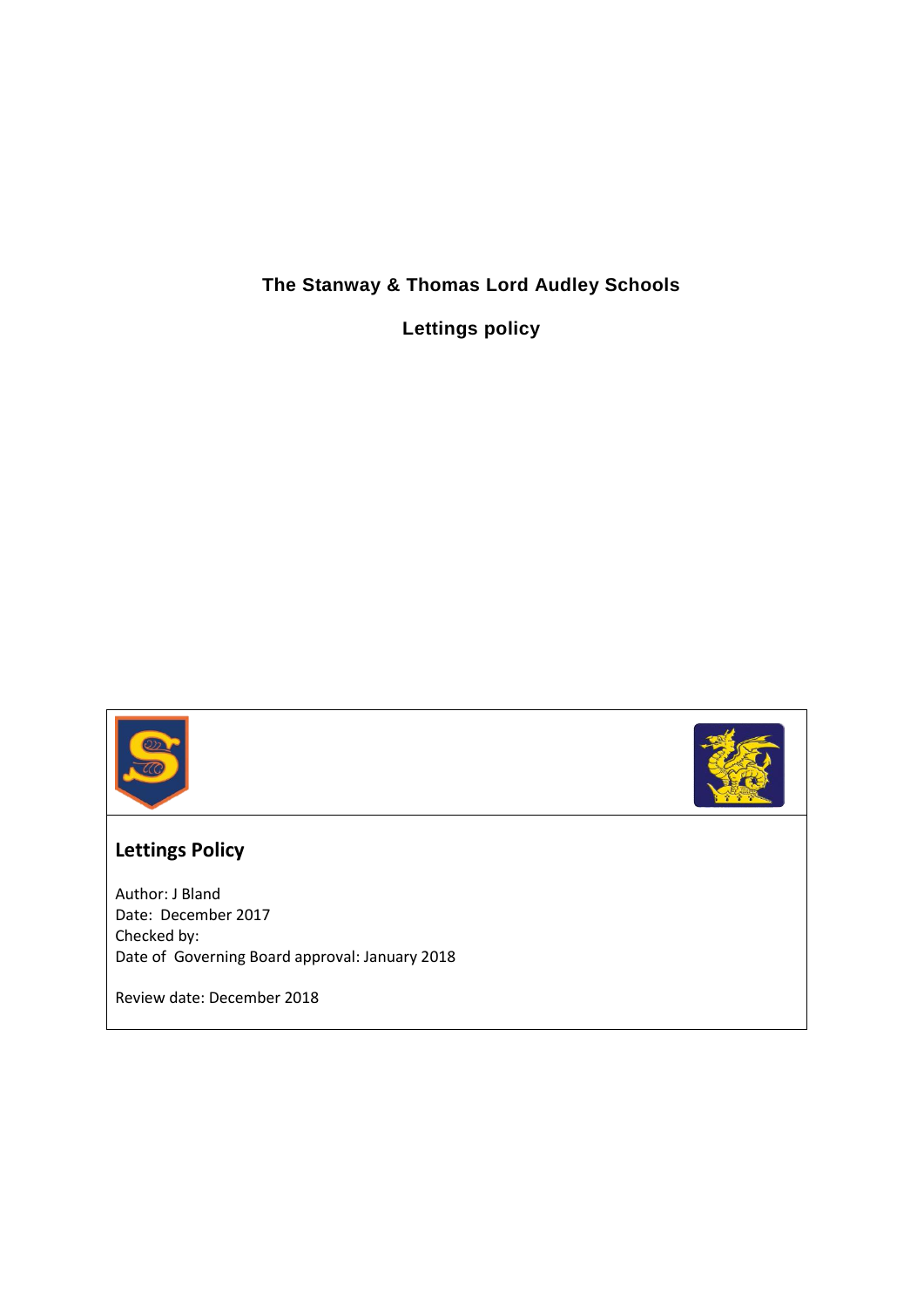**The Stanway & Thomas Lord Audley Schools have a number of facilities which can be hired by individuals, local groups and clubs.**

## **BOOKINGS AND CHARGES**

**The schools** require that its staff, whether paid or voluntary, will have been subject to an enhanced disqualified and barring Service (DBS) check and at all times the hirer is obliged to comply with the safeguarding children and safer recruitment in education statutory guidance issued by the Department for Education.

All staff shall be subject to the prior approval of the school and the school shall have the right at any time to require the removal of any staff.

- 1. The person by whom the form of application for the hiring is signed shall be deemed to be the "Hirer" and such person shall be personally responsible for the charges payable in respects of the hiring.
- 2. Part or all charges may be required to be paid at the time of booking. Final charges are those applicable at the date of use of the premises. Charges are subject to changes as agreed by the Governing Board.
- 3. The Hirer may be required to pay a deposit in addition to the final charges, which may be applied in whole or in part to make good any damage.
- 4 The right is reserved to cancel any hiring without notice where the Governors/Senior leadership teams of the school deems it necessary to do so:-
	- (a) After any outbreak or prevalence of infectious disease;
	- (b) for any other cause outside its control; or

In such an event, any sum paid by the Hirer will be refunded, but any Body responsible for the management of the school shall not be held liable or required to pay compensation for any loss sustained as a result of or in any way out of the cancellation of the hiring.

- 5. Hirers will be allowed to cancel or postpone a booking on condition that, if 14 or more days notice is given, half fees will be payable, and if less than 14 days notice, full fees will be payable unless, in either case, the hall or room is re-booked or it is otherwise decided.
- 6. The right is reserved to refuse to grant a hiring without giving a reason.
- 7 Intoxicating liquor can only be sold if a licence has been obtained.
- 8. The school shall not be liable for any injury (including injury resulting in death) or damage to or loss of property whatsoever which shall or may occur to or be sustained by the Hirer, his/her assistants, servants or agents or others entering on the property in the exercise or purported exercise of the hiring (except such injury or damage as may occur by reason of the neglect of the federation or Governors).
- 9. The Hirer shall make good any damage to the property of the Governors which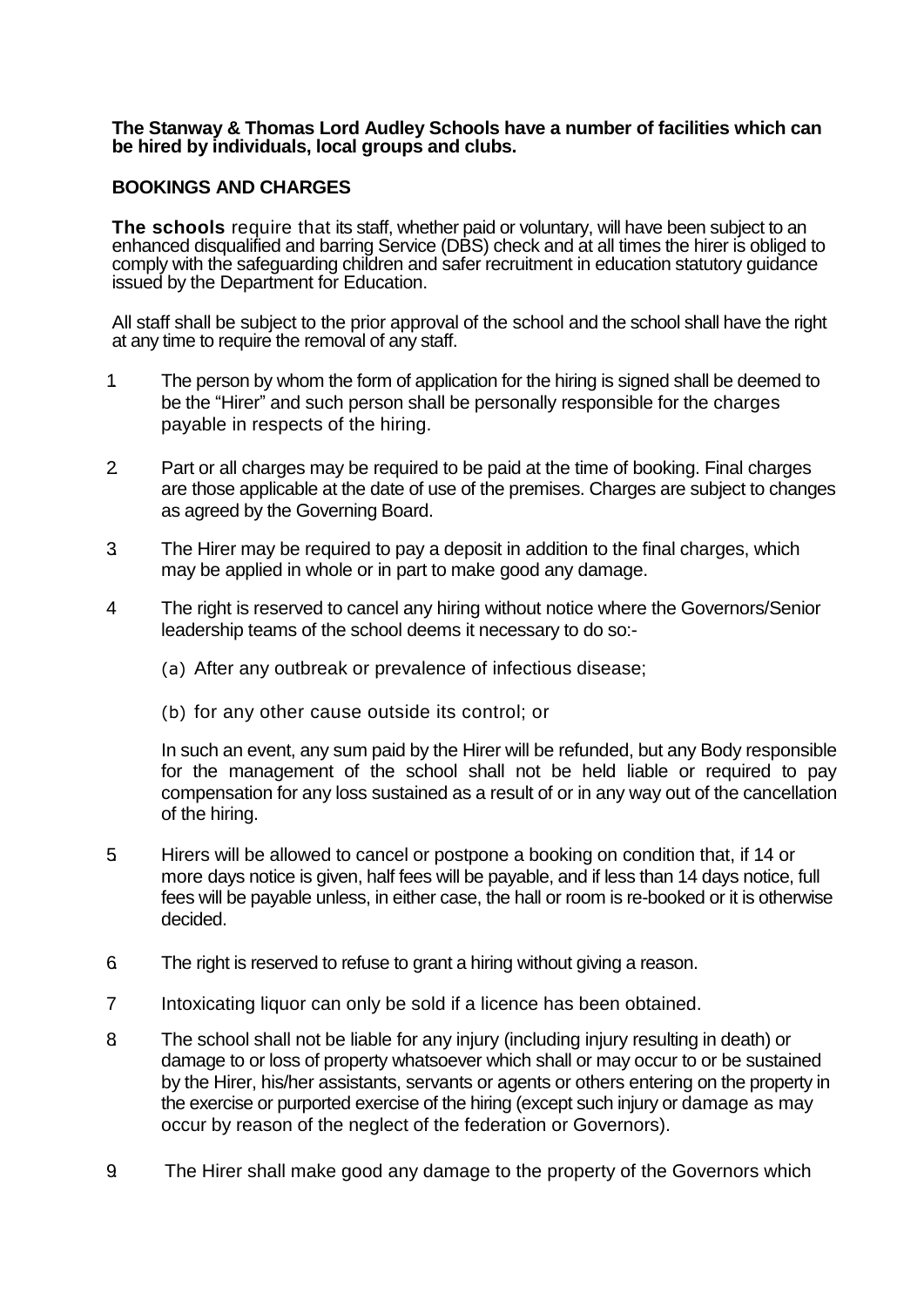can be attributed to his use of the premises. The Hirer shall not be responsible for any fire damage to the property occurring otherwise than from the act, neglect or default of the Hirer, his/her servants or agents.

- 10 Members of the Governing Body reserve to themselves, and their officials, the right to enter the premises hired at all times on producing evidence of their identify.
- 11. No nails, tacks, screws etc shall be driven into or adhesives fixed to any of the walls, floors, ceilings, furniture or fittings.
- 12. The Hirer shall leave the premises, fixtures, furniture and other property therein in as good order as they were at the time of entry and in as clean a condition as the particular use will allow.
- 13. The school kitchens may only be uses for hot water and the provision of light refreshments.
- 14. Any alteration or addition to the electrical lighting or heating systems is strictly forbidden, except with the special approval of the Governors which may be given subject to conditions, which the Hirer will be required to observe, the approval of a technical officer acting on behalf of the Governors and, where necessary, the consent of the electricity supply undertakers.
- 15. If existing stage lighting, spotlights and dimming equipment are required, it is to be clearly stated on the application form. An extra charge may be made for this service and any operation of such equipment shall be carried out by a competent person named and approved in advance.
- 16. The wearing of footwear which might cause damage to floors is not permitted.

## **STATUTORY REQUIREMENTS**

The premises hired shall not be used for any "licensable activity" under the Licensing Act 2003 unless the Hirer has obtained any necessary licence from the relevant licensing authority for such use.

"Licensable activity" includes:-

- a. the sale by retail of alcohol,
- b. the supply of alcohol by or on behalf of a club to, or to the order of a member of the club,
- c. the provision of regulated entertainment i.e.
	- i. the performance of a play, the exhibition of a film,
	- ii. an indoor sporting event,
	- iii. a boxing or wrestling entertainment,
	- iv. performance of live music,